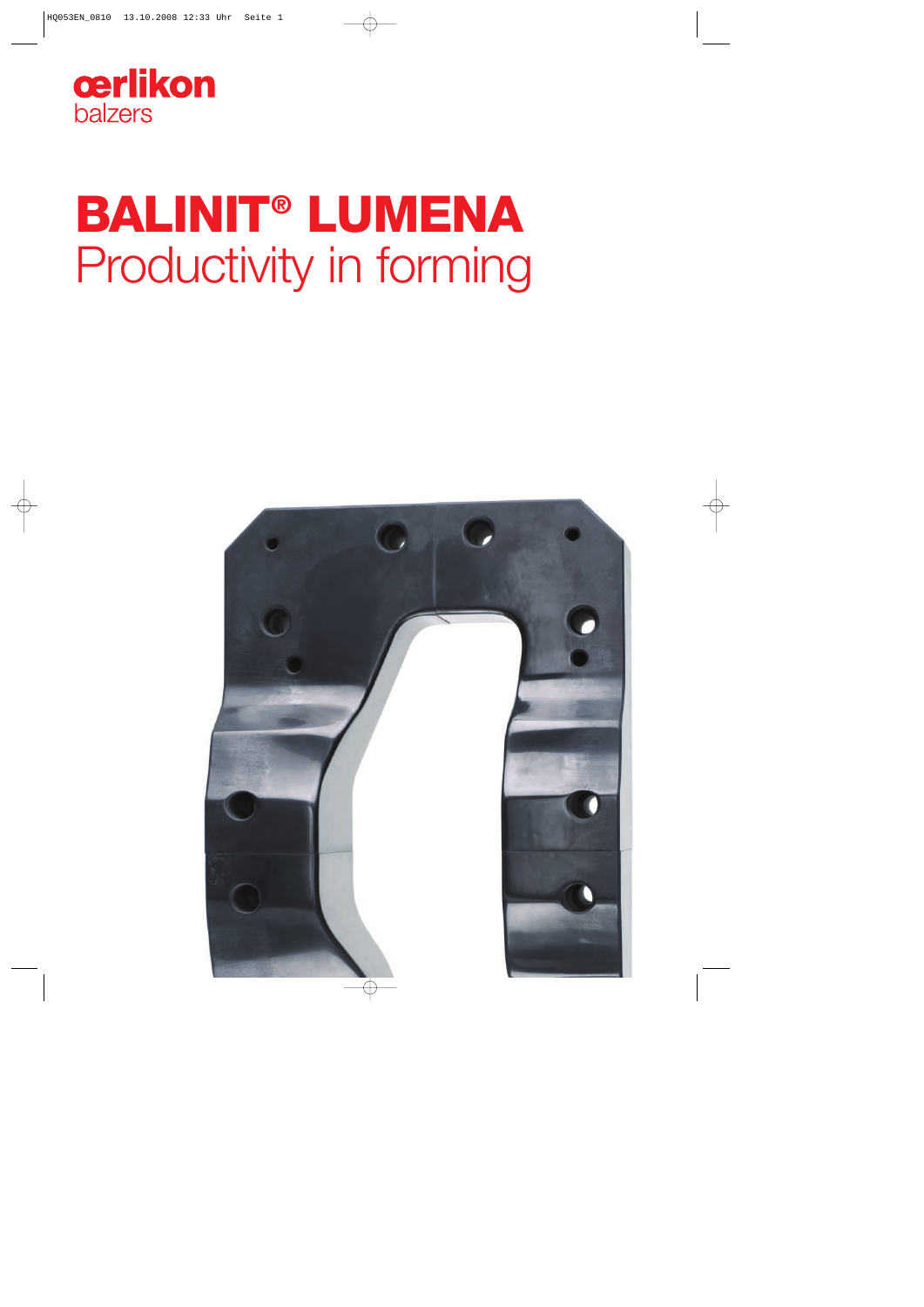# **BALINIT® LUMENA: Fulfils the toughest requirements in forming**

# **Challenges**

Today, high-strength to ultra-highstrength sheet steel has become the standard in crash-relevant automotive structural parts. When such components are processed, the high-strength characteristics of the metal result in significant stresses on the tool surface, particularly in highly loaded radius zones. In many cases, this causes premature tool failure. Similar problems are encountered in cold solid forming operations. With high degrees of metal deformation, the fatigue load of the base material is often exceeded, and this too, can lead to tool failure. Additionally, cold welding on the tool is often a problem. The consequences are increased maintenance and a deterioration of the surface quality of the part.

## **The solution**

These problems can be solved with BALINIT® LUMENA. The TiAlN coating with minimised residual stress significantly reduces abrasive wear in forming tools. The cold welding problem is largely deminished by the chemical composition of the coating. Cleaning intervals are extended and at the same time, product quality is improved.

The BALINIT® LUMENA coating has the following features:

- High hardness
- An optimised hardness to residual compressive stress ratio
- High abrasive wear resistance
- Improved chemical and thermal resistance
- Reduced coefficient of friction
- High achievable coating thicknesses (comparable with CVD)





#### **Properties of BALINIT® LUMENA**

| <b>Coating material</b>                               | TIAIN       |
|-------------------------------------------------------|-------------|
| Microhardness (HV 0.05)                               | 3.400       |
| <b>Coefficient of friction</b><br>against steel (dry) | 0.30 - 0.35 |
| Max. service temperature (°C)                         |             |
| <b>Coating colour</b>                                 | violet-grey |

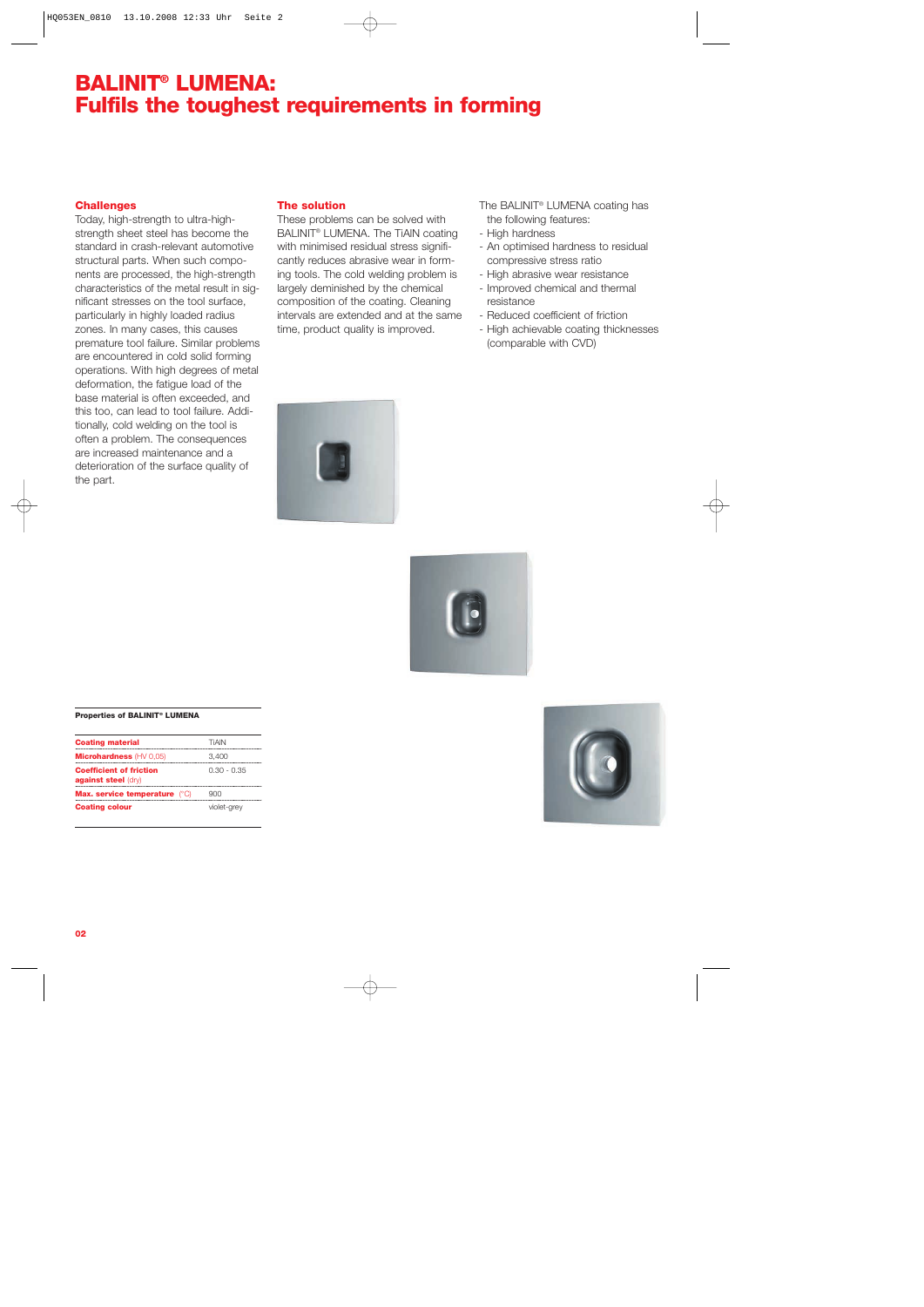# **BALINIT® LUMENA: Cost-effective, optimised forming processes**

A comparison of our environmentally friendly PVD coatings with the CVD or TD coatings used so far in forming applications reveals that BALINIT® LUMENA delivers better or equivalent results – without the risk of tool distortion that can occur due to the high process temperatures involved in the application of CVD and TD coatings.

# **Applications:**

- Forming of high-strength sheet steel in the automotive industry (for instance bumpers, longitudinal members, side-impact protectors)
- Cold solid forming of steering and drive elements, transmission parts, etc.
- Sheet metal forming (clutches, etc.) - Hydroforming
- Aluminium profile extrusion



# **Sizing**



Steel DIN 1.3343 (~AISI M2) 62 HRC **Workpiece:** Material DIN 1.0511 (~AISI 1040) thickness 10 mm 6 strokes/min Lubrication MQL oil mist **Failure criterion:** 

Parts [1,000] **Deep drawing**



| Tool:      | Die, DIN 1.2379 (~AISI D2)     |
|------------|--------------------------------|
|            | 61 HRC                         |
| Workpiece: | Material DIN 1.0489            |
|            | (H280LA/H300)                  |
|            | sheet thickness 5 mm           |
| Benefit:   | Without coating, only 50 parts |
|            | could be produced.             |

# **Bending**



# **Bending**



| Tool:             | Bending tool   |
|-------------------|----------------|
|                   | DIN 1.2379 (   |
| <b>Workpiece:</b> | Structural pa  |
|                   | material JIS ( |

DIN 1.2379 (~AISI D2), 61 HRC Structural part material JIS SAPH 370, 3.2 mm **Benefit:** Reduced cold welding significantly improved part quality.

Tool: **Bending mandrel** DIN 1.2379 (~AISI D2), 61 HRC **Workpiece:** Tubes, DIN 1.4401 (~AISI 316) thickness  $1.5 - 1.75$  mm **Benefit:** The BALINIT® LUMENA coating dramatically reduces cold welding.

#### **03**